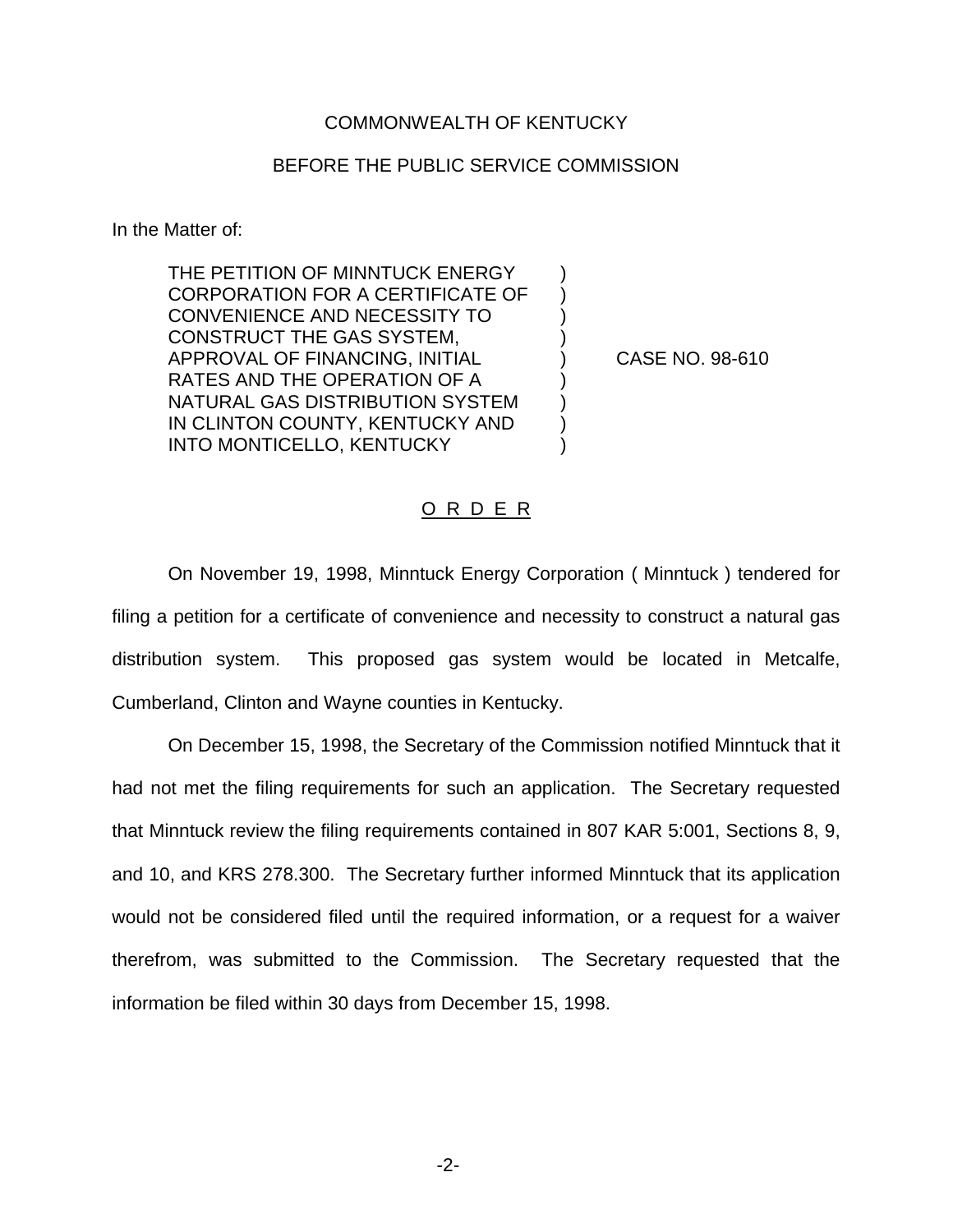On January 15, 1999, Minntuck filed a response to the Secretary s letter in which Minntuck requested an indefinite time period in which to file the required information.<sup>1</sup> The letter indicated that Minntuck had not completed a feasibility study or engineering study on the project. On January 15, 1999, a motion to intervene in the matter was filed by Gasco Distribution Systems, Inc. The Commission will consider Minntuck s letter of January 15, 1999 as a motion for extension of time to file information.

The Commission finds that the tendered petition of Minntuck does not meet the requirements for a filing as set out in 807 KAR 5:001. The Commission finds that the request of Minntuck for an extension of time should be granted. However, the request for an indefinite time, renewable on a monthly basis, should not be granted.

The Commission finds that Minntuck is required to attach a copy of its Articles of Incorporation to its petition as required by 807 KAR 5:001, Section 8(3).

IT IS THEREFORE ORDERED that:

1. The request of Minntuck for an extension of time from January 15, 1999 is granted.

2. Minntuck shall file such information as is required in KRS 278.300 and 807 KAR 5:001, Sections 8, 9,and 10, on or before March 12, 1999.

3. Minntuck shall file its Articles of Incorporation and a list of its corporate officers within 10 days of the date of this Order.

 $<sup>1</sup>$  January 11, 1999 Letter from Minntuck to Executive Director, PSC.</sup>